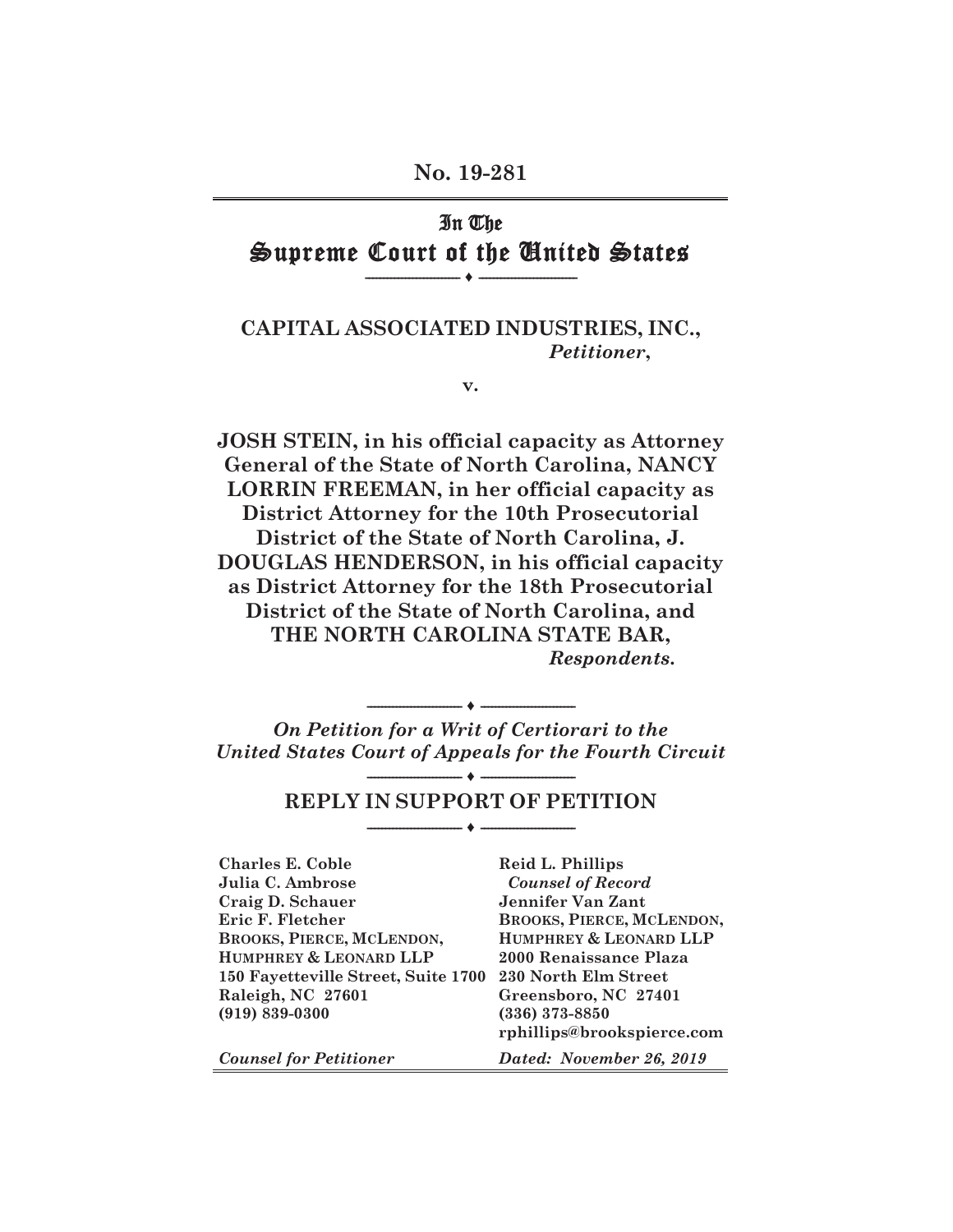## **TABLE OF CONTENTS**

|  |  | I. THE RELEVANT FACTS ARE                                           |  | $\mathcal{D}_{\cdot}$ |  |  |  |  |
|--|--|---------------------------------------------------------------------|--|-----------------------|--|--|--|--|
|  |  | II. THE FOURTH CIRCUIT ENTRENCHED<br>A CIRCUIT SPLIT AND MISAPPLIED |  |                       |  |  |  |  |
|  |  | III. THE FOURTH CIRCUIT MISAPPLIED<br>THIS COURT'S FREE-SPEECH      |  |                       |  |  |  |  |
|  |  |                                                                     |  |                       |  |  |  |  |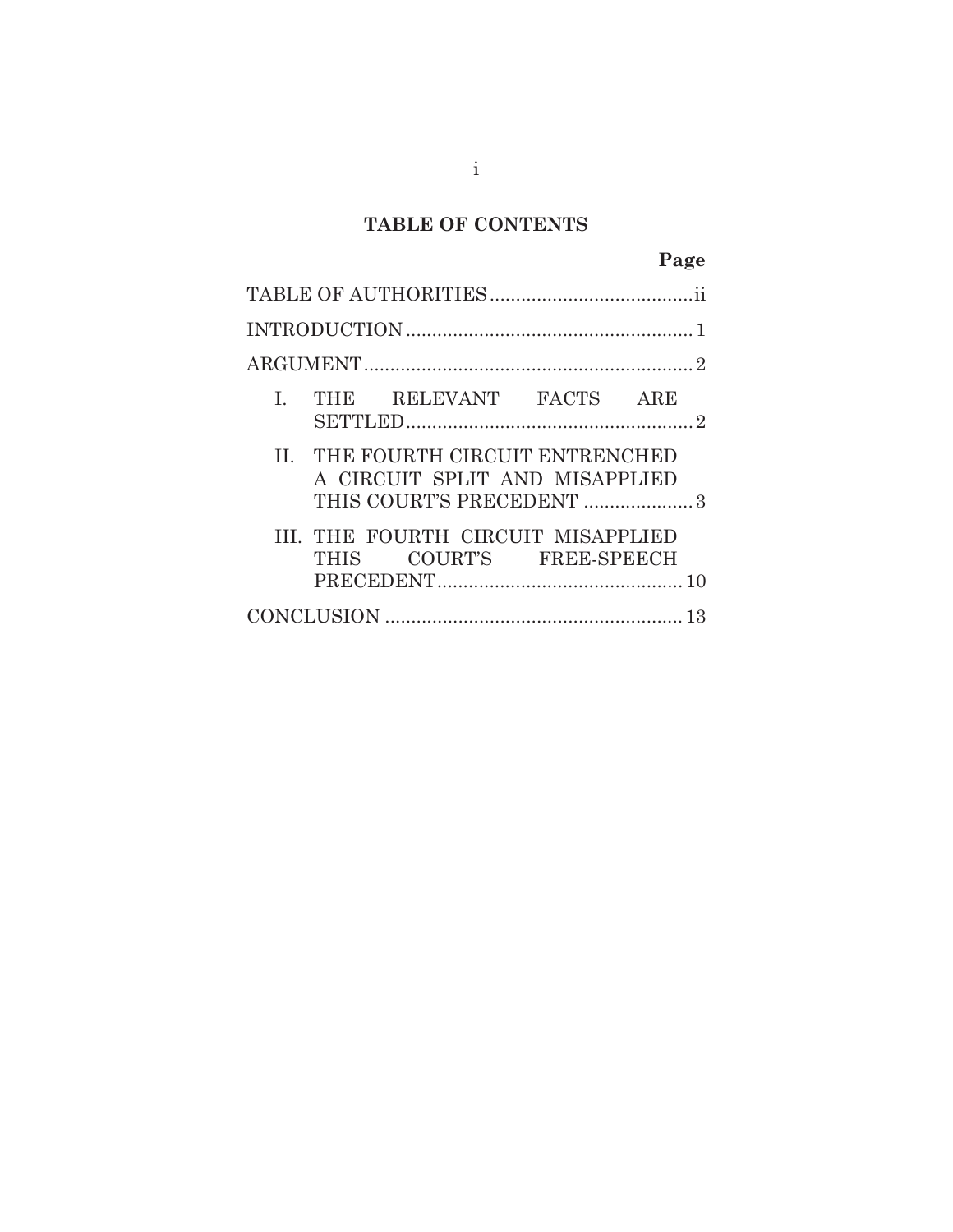## **TABLE OF AUTHORITIES**

# **Page(s)**

## **CASES**

| American Medical Association v. Stenhjem,<br>$\equiv$ F. Supp. 3d $\equiv$ ,<br>2019 WL 4280584 (D.N.D. 2019)  12 |
|-------------------------------------------------------------------------------------------------------------------|
| Brotherhood of Railroad Trainmen v. Virginia,                                                                     |
| Cohen v. California,                                                                                              |
| Doyle v. Hogan,<br>$\mu$ F. Supp. 3d $\mu$ ,                                                                      |
| <i>Frye v. Tenderloin Housing Clinic, Inc.,</i>                                                                   |
| Hopper v. City of Madison,                                                                                        |
| In re New Hampshire Disabilities<br>Rights Center, Inc.,                                                          |
| In re Primus,                                                                                                     |
| Lawline v. American Bar Association,                                                                              |
| NAACP v. Button,                                                                                                  |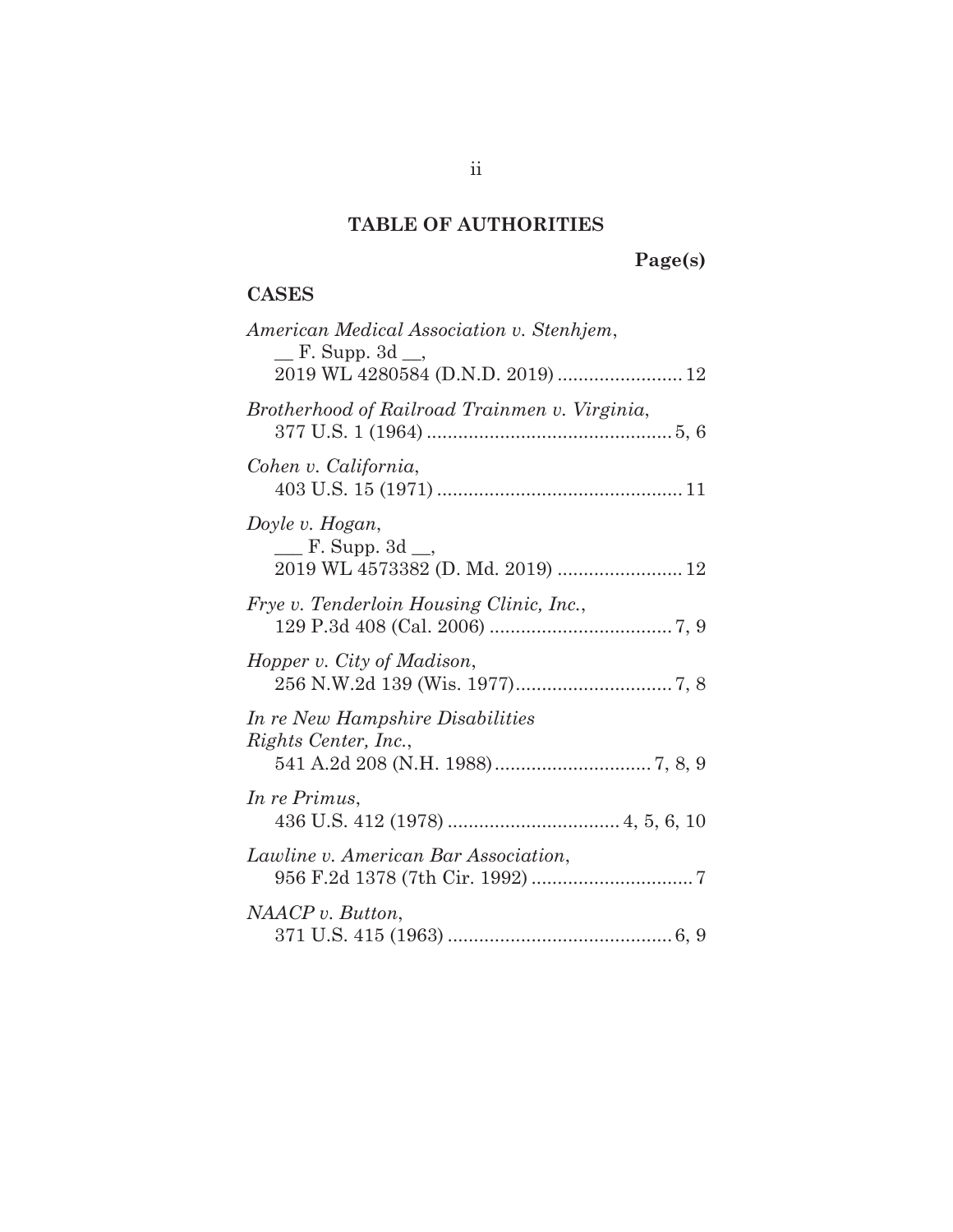| National Institute of Family &<br>Life Advocates v. Becerra,                      |
|-----------------------------------------------------------------------------------|
| Ohralik v. Ohio State Bar Association,                                            |
| United Mine Workers of America, District 12 v.<br>Illinois State Bar Association, |
| United States v. O'Brien,                                                         |
| United Transportation Union v.<br>State Bar of Michigan,                          |
| <b>CONSTITUTIONAL PROVISION</b>                                                   |
|                                                                                   |
|                                                                                   |

# **STATUTE**

|--|--|--|--|--|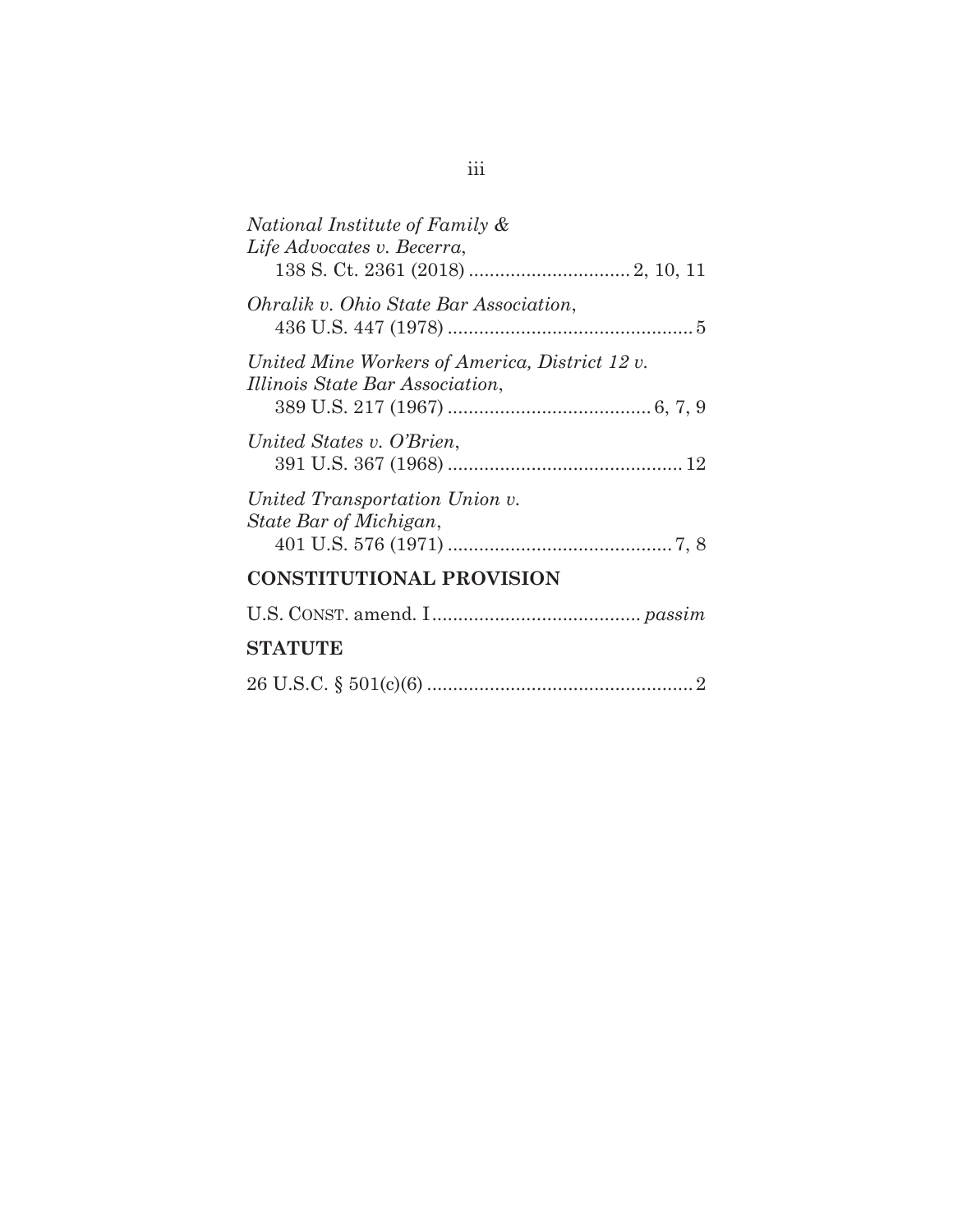#### **INTRODUCTION**

In the 1960s and 1970s, this Court held that nonprofit associations have a constitutionally protected right to further their mission by hiring attorneys to assist their members. Despite this Court's teaching, the lower courts have since diverged in their application of this Court's precedent. The Fourth Circuit misread this Court's prior decisions and deepened that split in authority. It permitted the State Bar and State of North Carolina (collectively, "the State") to use North Carolina's unauthorized practice of law ("UPL") statutes, which include criminal sanctions, to restrict non-profit membership associations like Petitioner Capital Associated Industries, Inc. ("the Association") from providing legal services to their members.

The State does not dispute the significance of the Fourth Circuit's holding. The issue presented in the Association's Petition affects many other states, and it is well-accepted that the cost of legal services from traditional providers places those services out of reach for many. *See* Brief of Employer Ass'ns of Am. in Support of Petitioner at 5-12; Brief of N.C. Chamber *et al*. in Support of Petitioner at 15-17. Nonetheless, the State portrays the Association as a threat, returning to a playbook of speculative fears and accusations of commercialization that other states used—and this Court rejected—decades ago.

To restore the important First Amendment rights of non-profit associations established by this Court, resolve the split in authority that has arisen since this Court last spoke on the issue, and ensure that high quality legal services are more widely available, the Petition should be granted. Without this Court's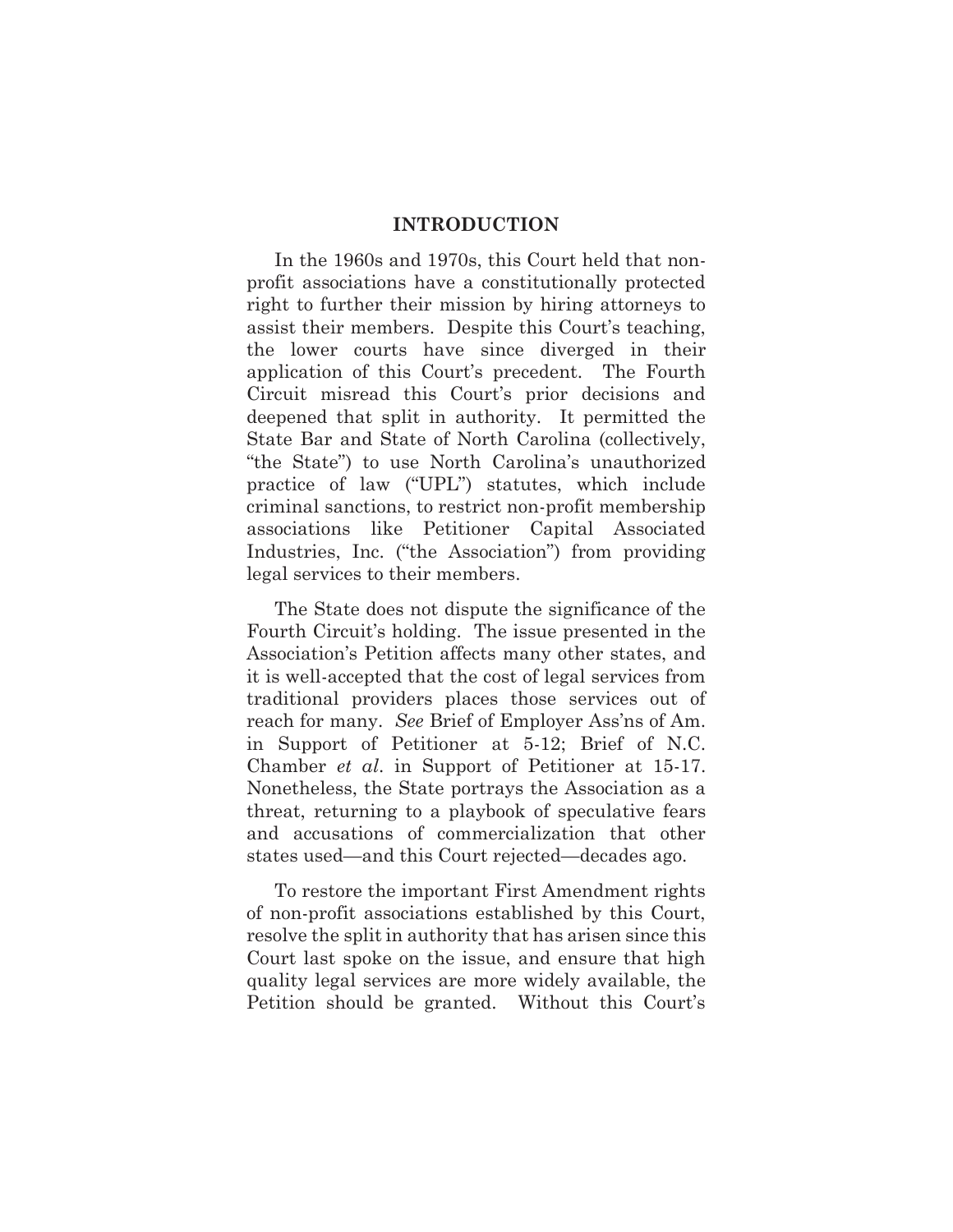intervention, North Carolina and many other states will continue to infringe on the rights of non-profit associations.

The Fourth Circuit also misapplied the Court's recent decision in *National Institute of Family & Life Advocates v. Becerra*, 138 S. Ct. 2361 (2018) (*NIFLA*), creating an exception to its holding that swallows the rule it announced. The State barely defends the Fourth Circuit's decision on the merits and fails to address the most relevant discussion in *NIFLA*, which warns against "licensing requirement[s]" that "give[] the States unfettered power to reduce a group's First Amendment rights." *Id.* at 2375. Here, the State indisputably uses its licensing regime to silence disfavored speakers. The State, however, asks this Court to ignore the Fourth Circuit's misapplication of recent precedent so it can "percolate" further. No percolation is necessary, and allowing it threatens the First Amendment rights *NIFLA* protects. The Court should take this opportunity to fix the plain misapplication of its precedent before it affects even more speech.

### **ARGUMENT**

### **I. THE RELEVANT FACTS ARE SETTLED**

The State claims (BIO at 16-17) that the Petition asks this Court to resolve a factual dispute in an area of settled law. That is untrue; the key facts are not in dispute. It is the law that is in obvious disarray.

The Association "is a North Carolina nonprofit corporation" organized "under 26 U.S.C. § 501(c)(6) as a trade association of employers." App. 4a. There is no dispute that its mission is to promote healthy employer-employee relations and that it is governed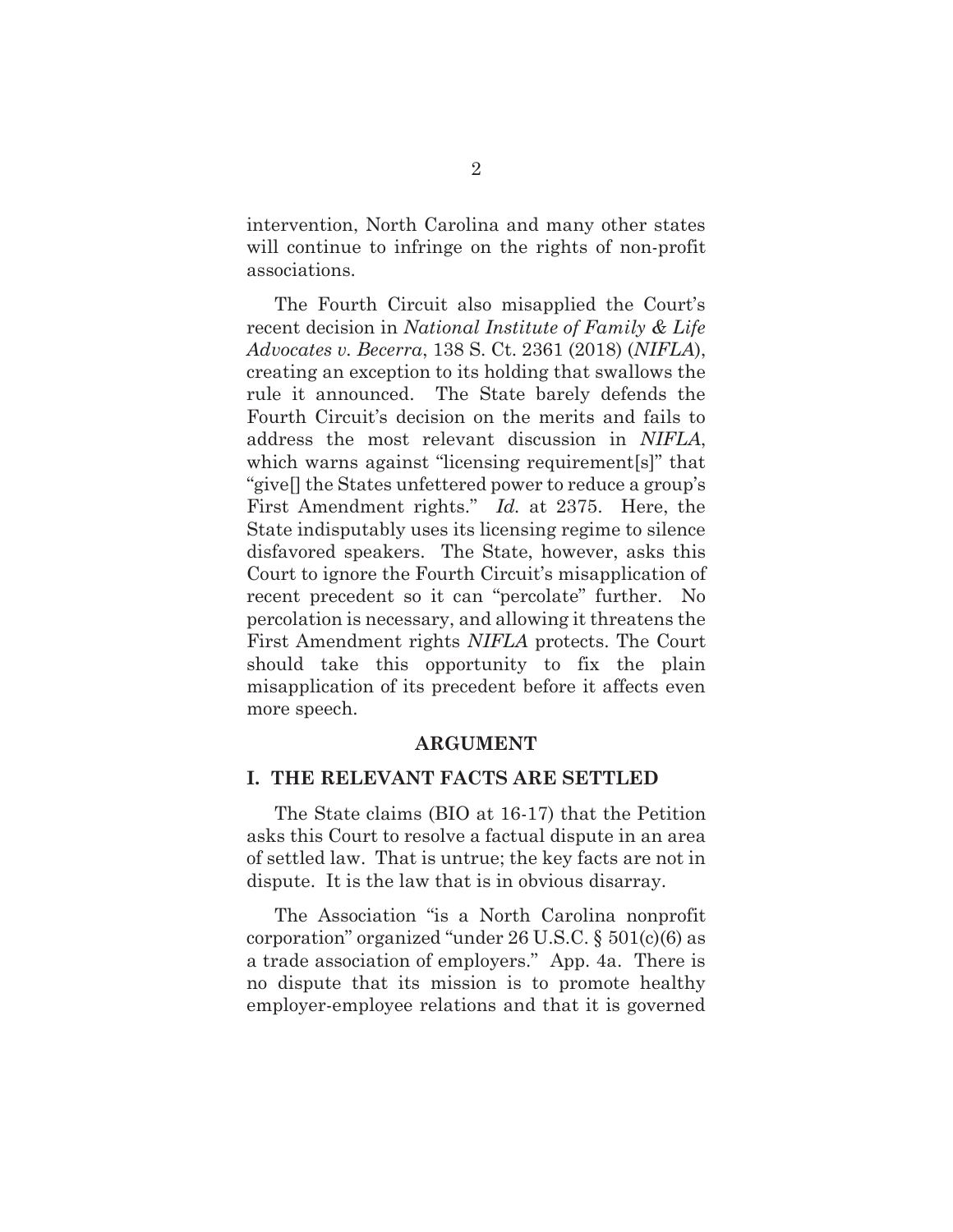by its members. App. 4a; C.A.J.A. 161-163; BIO at 3. The Association introduced significant, undisputed evidence that its membership includes many small businesses and other employers with limited financial resources, which are poorly served by the available options for legal services. Pet. 7-8. To further its mission, the Association wants to employ licensed attorneys on a salaried basis to provide basic legal advice on employment issues to members who seek it. App. 4a, 6a. Dues would cover the services provided for most members, though the Association could apply a surcharge in some instances to ensure fairness. App. 4a. Association members testified, without dispute, "that allowing [the Association] to practice law" in this way "would mean that they could obtain more efficient and cost-effective legal representation." App. 6a.

### **II. THE FOURTH CIRCUIT ENTRENCHED A CIRCUIT SPLIT AND MISAPPLIED THIS COURT'S PRECEDENT**

The Fourth Circuit claimed to find three "considerations" in this Court's jurisprudence that the lower courts should consider when deciding whether a non-profit member organization has a constitutional right to provide legal services to their members. App. 11a. The State describes this as a "well-settled approach" applied by "[t]he federal courts of appeals and state high courts." BIO at 10. It is nothing of the sort. The Fourth Circuit's approach puts it squarely at odds with many state high courts and this Court.

The State accurately describes the three considerations articulated by the Fourth Circuit. *First*, the appellate court "asked whether CAI sought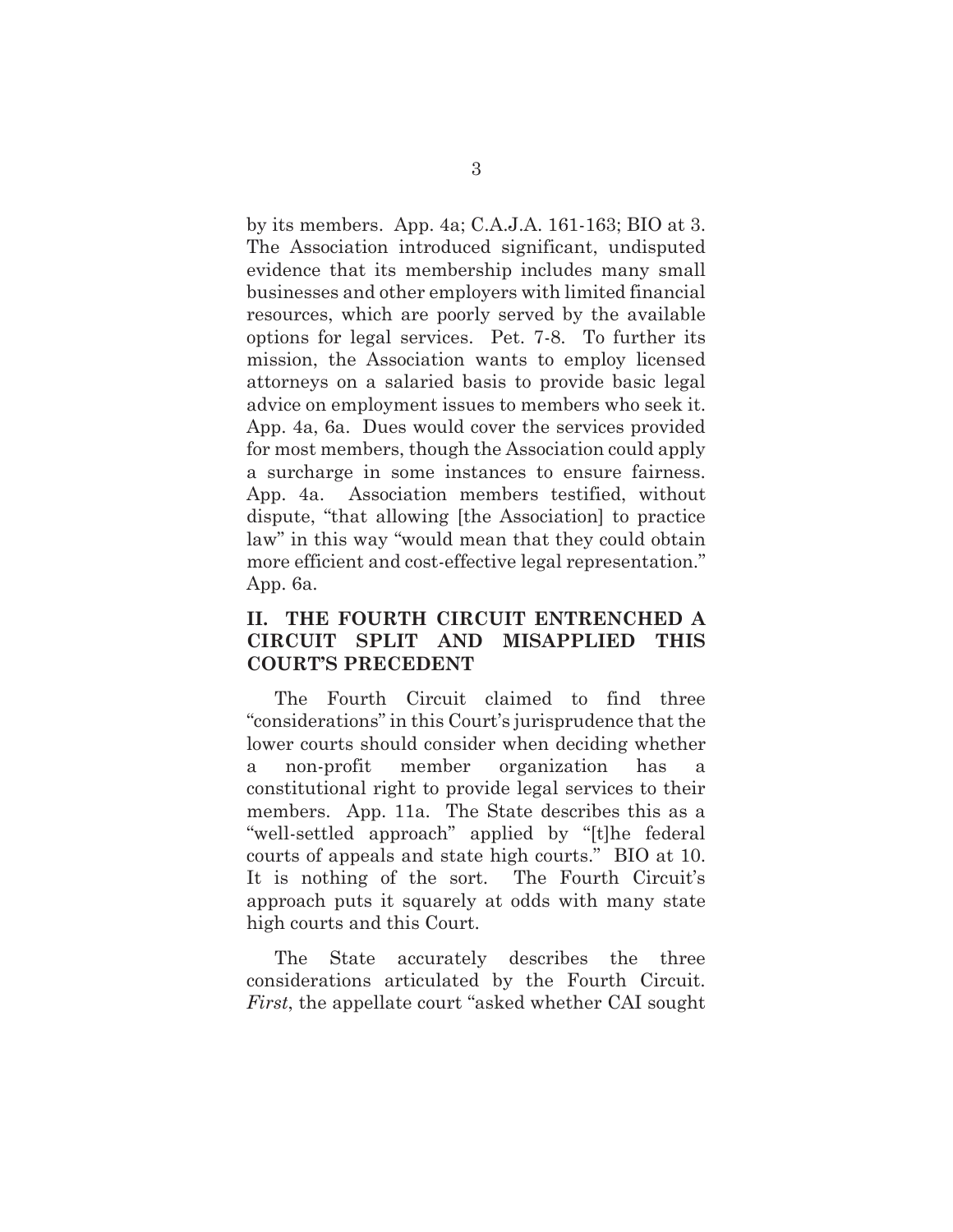to practice law 'for commercial ends' or 'for political or otherwise public goals.'" BIO at 10 (quoting App. 11a-12a). *Second*, the court asked "whether the effect of [the Association]'s proposed law practice would facilitate meaningful access to the courts." *Id.* (citing App. 12a). *Finally*, the Fourth Circuit asked "whether [the Association]'s proposed law practice *could* raise ethical concerns that would require state regulation." *Id.* (citing App. 12a) (emphasis added).

No other court has purported to apply this threefactor test—or, indeed, any multi-factor test—to answer the question presented in this case. Certiorari is warranted to resolve this split in authority, clarify the governing legal paradigm, and ensure that the Association's core First Amendment rights are not compromised.

1. The Fourth Circuit reasoned that the Association's activities fall outside the First Amendment's protection because the Association seeks to provide legal services for "commercial ends and would address only private concerns." App. 11a. The Fourth Circuit applied a broad definition of "commercial" that is inconsistent with this Court's precedent, then compounded the error by suggesting that the First Amendment does not protect a nonprofit organization's effort to assist its members with private legal disputes. Both elements of its analysis are irreconcilable with this Court's decisions.

The Fourth Circuit stated that the First Amendment does not apply to the Association's provision of legal advice because the Association seeks "to increase revenues and recruit new members who will pay dues." App. 11a. But this Court has already rejected that logic. In *Primus*, the Court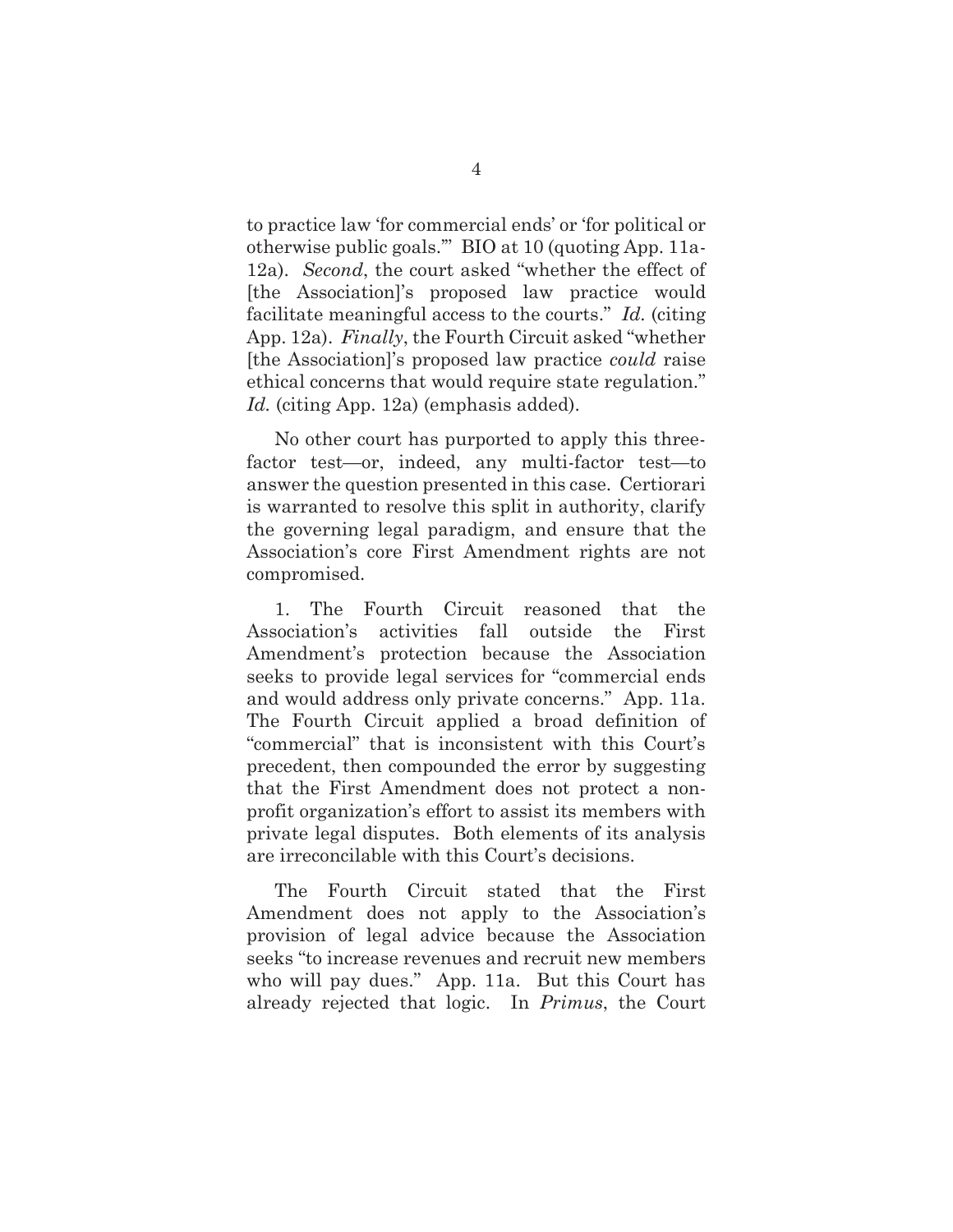deemed "unpersuasive any suggestion that the level of constitutional scrutiny … should be lowered because of a possible benefit to the" organization seeking to provide legal assistance. *In re Primus*, 436 U.S. 412, 428 (1978). Undoubtedly, the ACLU, NAACP, and labor unions seek to "recruit new members" and "increase revenues," App. 11a, through the provision of legal services. Surely First Amendment protection does not depend on a nonprofit offering legal services with the goal of driving away new members and reducing revenues. Barring evidence that the Association is "a group that exists *for the primary purpose of financial gain* through the recovery of counsel fees," it is irrelevant that the Association might obtain some "benefit." *Primus*, 436 U.S*.* at 431 (emphasis added). There is no such evidence here.

Both the Fourth Circuit and the State rely heavily on *Ohralik v. Ohio State Bar Association*, 436 U.S. 447 (1978)*.* BIO 1, 10, 19; App. 10a-13a. That reliance is misplaced. *Ohralik* concerned an individual attorney's free speech challenge to discipline for his "[i]n-person solicitation … of remunerative employment" from a reluctant potential client. 436 U.S. at 457. This Court noted that purely commercial speech is subject to limited protection, *id.*  at 456, and that the states could regulate "ambulance chasing," *id.* at 459 n. 16 (citing *Brotherhood of R.R. Trainmen v. Virginia*, 377 U.S. 1, 6 (1964)).

The Association does not propose to chase ambulances or to provide legal services for private financial gain. The Association is not "an organization dedicated exclusively to the provision of legal services," nor is it an entity created "by a group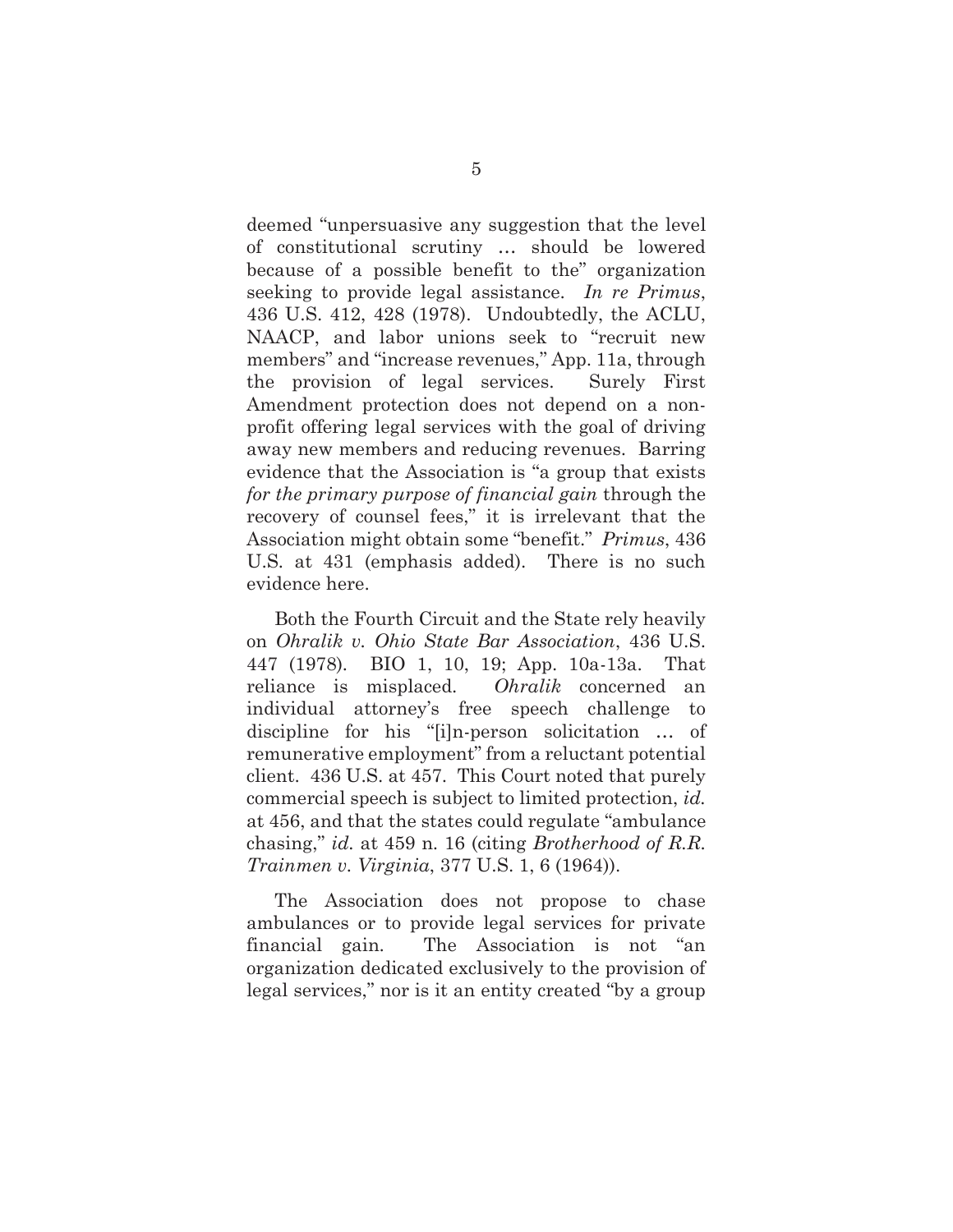of attorneys to evade a valid state rule against solicitation for pecuniary gain." *Primus*, 436 U.S. at 429 n.20. The Association has, for more than 50 years, been a non-profit organization, governed by its dues-paying members. In furtherance of its mission, it now seeks to offer legal advice to members who request that assistance.

The Fourth Circuit added to its misunderstanding of the First Amendment when it concluded that the Association's activities were not protected because the Association sought to address "private concerns." App. 11a. The Fourth Circuit contrasted the Association's proposed plan with the NAACP and the ACLU bringing lawsuits to "expand[] and guard[] civil rights." *Id.* But *Mine Workers* "rejected the contention … that the [First Amendment] principles announced in *Button* were applicable only to litigation for political purposes." *United Mine Workers of Am., Dist. 12 v. Illinois State Bar Ass'n*, 389 U.S. 217, 223 (1967) (citing *Trainmen*, 377 U.S. at 8, 10). The Court held that "the First Amendment does not protect speech and assembly only to the extent it can be characterized as political." *Id.* Instead, the First Amendment plainly extends to matters of "private concern."

Notably, and unlike the Fourth Circuit, none of the state high courts that have considered this issue have expressed concern about the "commercial ends" of non-profit organizations that seek to provide legal services, nor have they examined whether the organizations intend only to address matters of "public concern." App. 11a. Those courts have correctly recognized that, absent a clear profit motive, indirect benefits to the organization are irrelevant,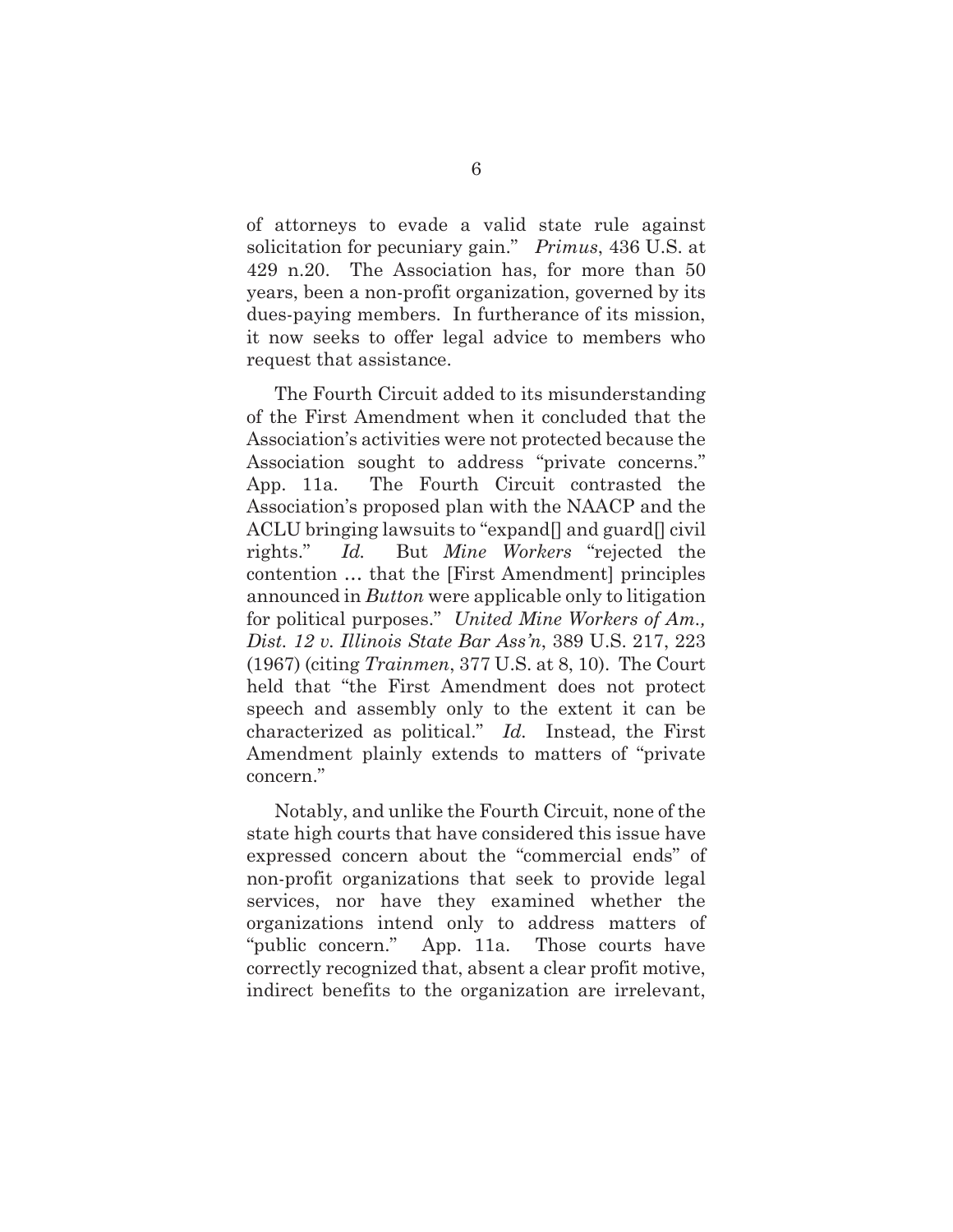and trying to police the difference between matters of "public" and "private" concern is both unnecessary and impossible. *Frye v. Tenderloin Housing Clinic, Inc.*, 129 P.3d 408 (Cal. 2006); *In re New Hampshire Disabilities Rights Center, Inc.*, 541 A.2d 208 (N.H. 1988); *Hopper v. City of Madison*, 256 N.W.2d 139 (Wis. 1977).

2. The Fourth Circuit joined the Seventh Circuit as the only two courts to hold that the First Amendment permits the government to prohibit a non-profit association from furnishing legal assistance because the association's activities "would not facilitate access to justice or vindicate its members' constitutional or statutory rights." App. 12a; *see also Lawline v. American Bar Ass'n*, 956 F.2d 1378, 1387 (7th Cir. 1992). The Fourth Circuit reasoned that the Association's "members have consistently had access to legal services," so its proposal would at most "reduce some of its members' legal bills." App. 12a.

The Supreme Court of New Hampshire roundly and correctly rejected this view in *Disabilities Rights*. Justice Souter's opinion recognized that the unions in this Court's Union Cases "were not responding to any unavailability of counsel, *per se*, but to the inadequacies of the representation that was at hand." 541 A.2d at 214. That is, other "counsel were ready to take [union members'] cases," but that counsel was inexperienced or unaffordable. *Id.*; *see also United Transp. Union v. State Bar of Mich.*, 401 U.S. 576, 585 (1971) (noting that union sought "to protect its injured members … from the injustice of excessive fees at the hands of inadequate counsel"); *Mine Workers*, 389 U.S. at 354 (union hired lawyer because members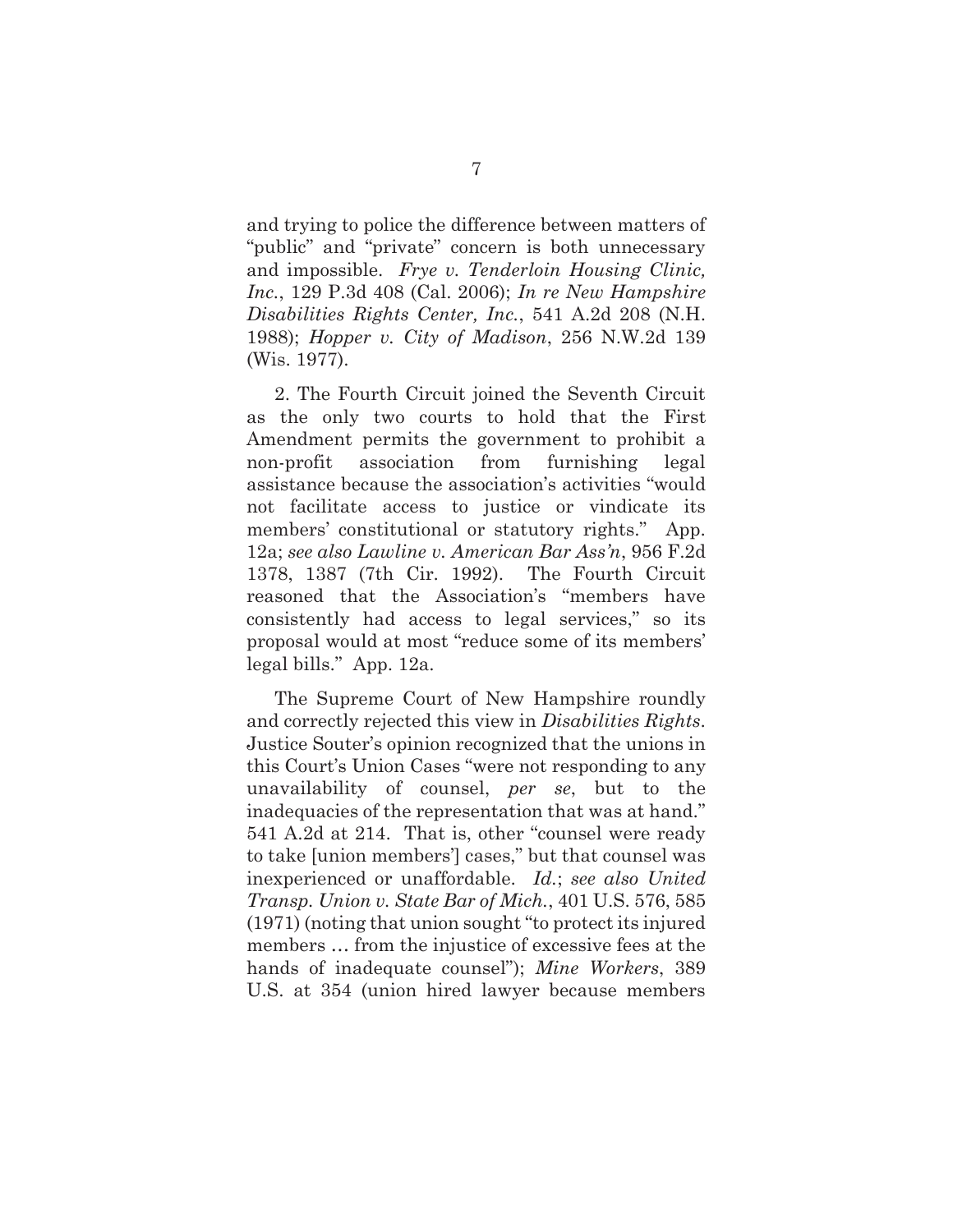"were required to pay forty or fifty per cent of the amounts recovered in damages suits, for attorney  $fees$ ").<sup>1</sup>

As Justice Souter explained, "it was the improvement of legal services, not the provision of services where there would have been none at all, that was held to be a constitutionally cognizable objective." 541 A.2d at 214. The Supreme Court of Wisconsin has likewise held that the Union Cases teach "the principle that the First Amendment … protect[s] the right of persons to unite to assert their rights as effectively and economically as possible." *Hopper*, 256 N.W.2d at 145.

The Fourth Circuit acknowledged that "CAI's members testified" without dispute "that allowing CAI to practice law would mean that they could obtain more efficient and cost-effective legal representation." App. 6a. Applying this Court's precedent after this factual determination should have been simple. But the Fourth Circuit required the Association to show that its members would have *no access* to legal counsel. This Court has never adopted such a cabined view of the First Amendment. To the contrary, just as the First Amendment protects "the right of workers to act collectively to obtain affordable and effective legal representation," so too does it uphold that right for their employers. *United Transp. Union*, 401 U.S. at 584.

<sup>1</sup> The State suggests that there is no conflict of authority because the "Fourth Circuit relied on" *Disabilities Rights*. BIO at 1. But the Fourth Circuit cited *Disabilities Rights* only once and the decisions are plainly inconsistent.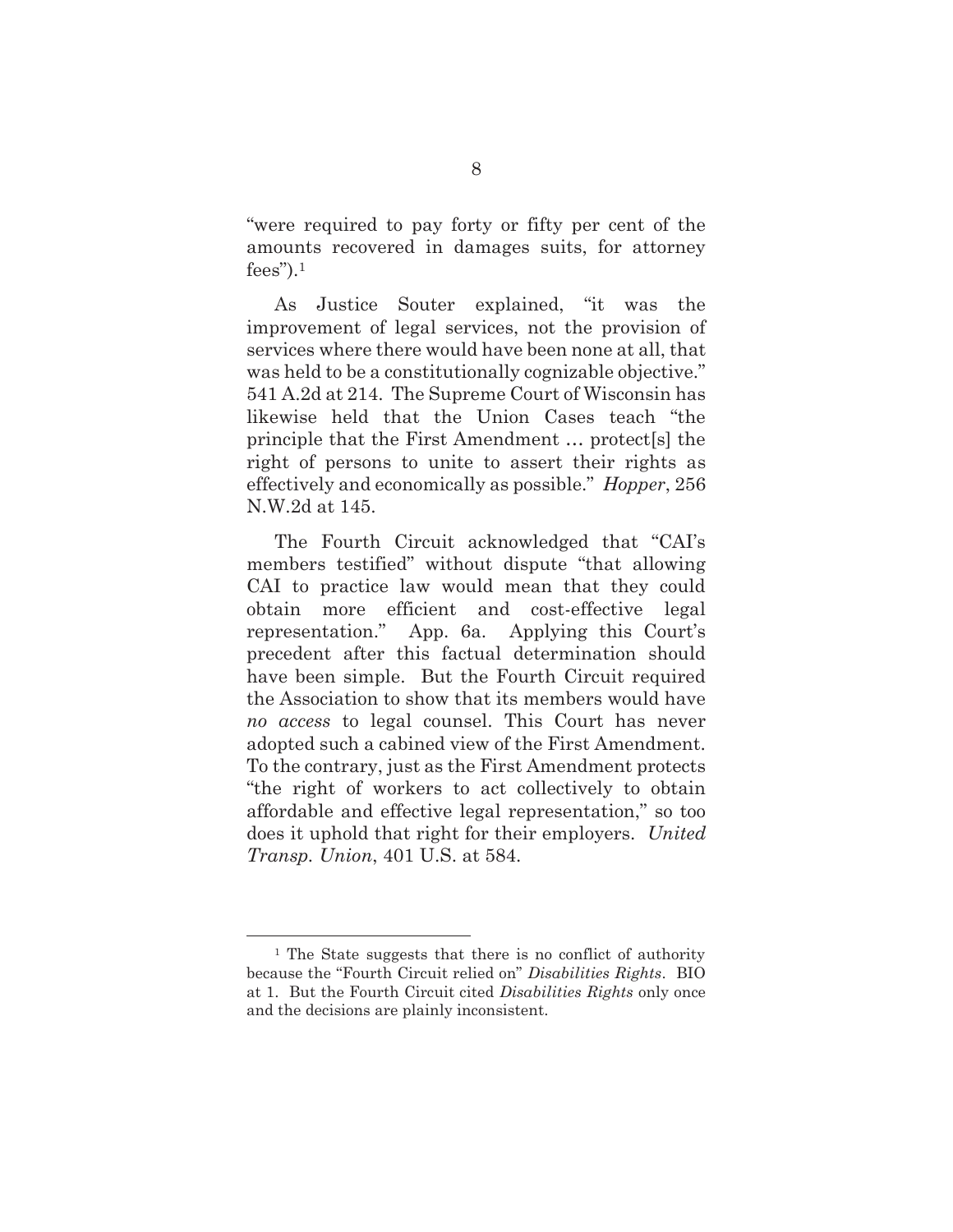3. The Fourth Circuit is the only court that has prohibited a non-profit association from offering legal services based on speculation about concerns that "could" arise. App. 12a; *see also* BIO at 10 (defending the Fourth Circuit's analysis of whether the Association's "proposed law practice *could* raise ethical concerns" (emphasis added)). This Court and the state high courts have repeatedly rejected speculation as a basis for restricting the right of association.

In *Disabilities Rights*, the court explained that "[t]he threat of evil *must … be concrete and immediate* before it can justify enforcement of State restrictions that impinge on first amendment interests." 541 A.2d at 215 (emphasis added); *see also Frye*, 129 P.3d at 419 ("[T]he salutary objectives of the prohibition on corporate practice must yield to first amendment values when their enforcement is unjustified by any specific and immediate threat." (internal quotation marks omitted))*.* Yet the Fourth Circuit relied on vague, theoretical "threats" to justify its decision.

State bars that sought to enforce UPL statutes in this Court's prior cases made similar arguments, and they were rejected each time. In *Button*, the Court required the State to show "substantive evils flowing from [the association]'s activities, which can justify the broad prohibitions it has imposed." *NAACP v. Button*, 371 U.S. 415, 444 (1963). And in *Mine Workers*, the Court recognized that "there was absolutely no indication that the theoretically imaginable divergence between the interests of union and member ever actually arose." 389 U.S. at 224. The speculative harms identified by the State are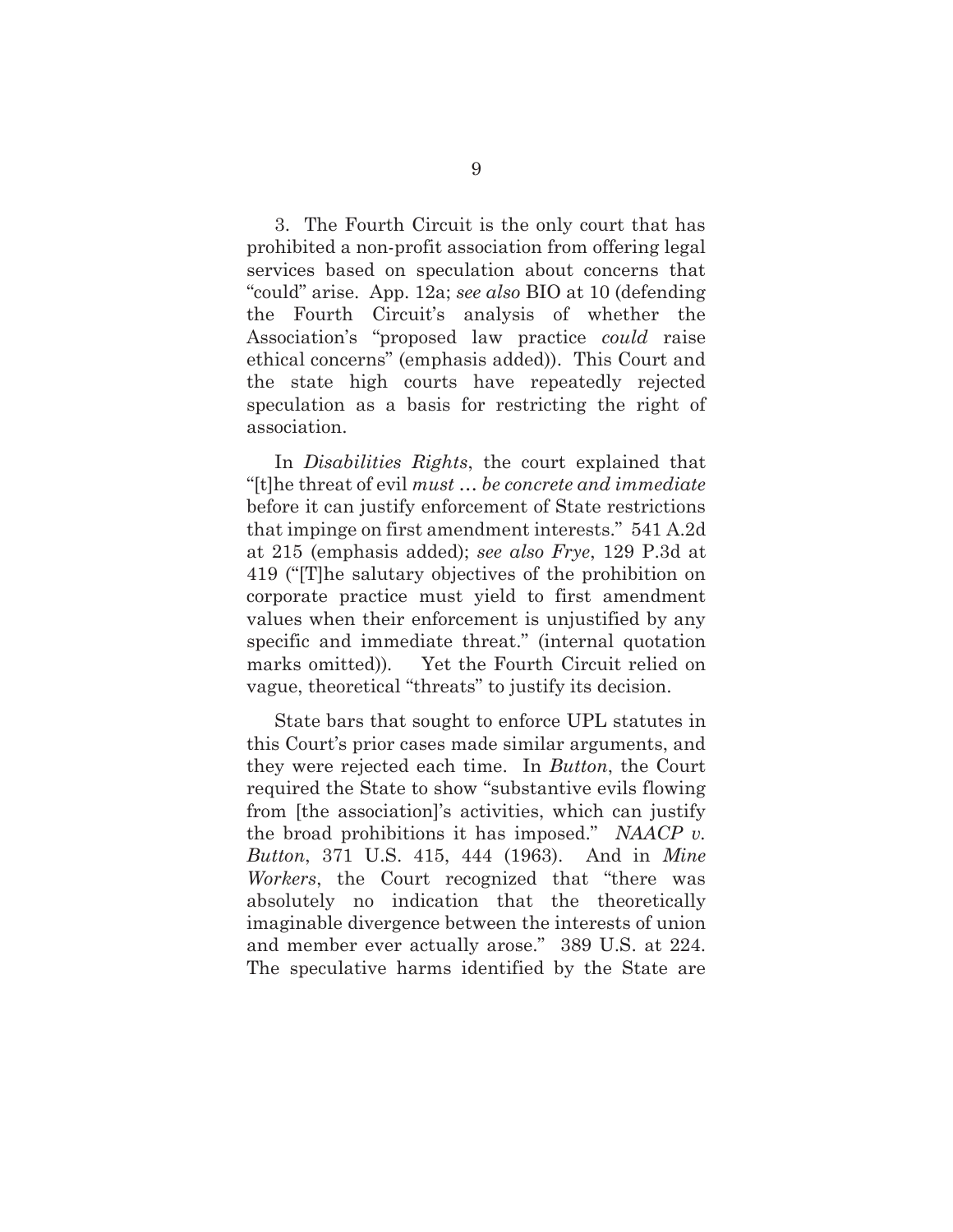inadequate, as a matter of law, to justify the intrusion on the rights of the Association and its members.

The State also faults the Association for an alleged lack of clarity about its plans to address these theoretical concerns. BIO at 19-20. But that argument turns the burden of proof on its head. As the party seeking to prohibit associational activities protected by the First Amendment, the State must come forward with a compelling reason for the prohibition and evidence that the regulation is sufficiently tailored. *Primus*, 436 U.S. at 433-439. The Association's First Amendment rights are not contingent on its ability to predict and answer every "what if" posed by the State.

#### \*\*\*\*\*

The State is at pains to defend the Fourth Circuit's opinion because that court invented a three-factor test that has never been applied by this Court or any other court. What is more, all three factors that the Fourth Circuit considered are woefully inconsistent with the teachings of this Court and the decisions of three state Supreme Courts. Plainly, this Court's guidance is necessary.

### **III. THE FOURTH CIRCUIT MISAPPLIED THIS COURT'S FREE-SPEECH PRECEDENT**

The State's censorship of the Association's legal advice to its members violates the First Amendment because it is content-based censorship that cannot survive any level of meaningful scrutiny.

Legal advice is speech protected by the First Amendment. *NIFLA*, 138 S. Ct. at 2374; Pet. 33-34. The UPL statutes prohibit the Association from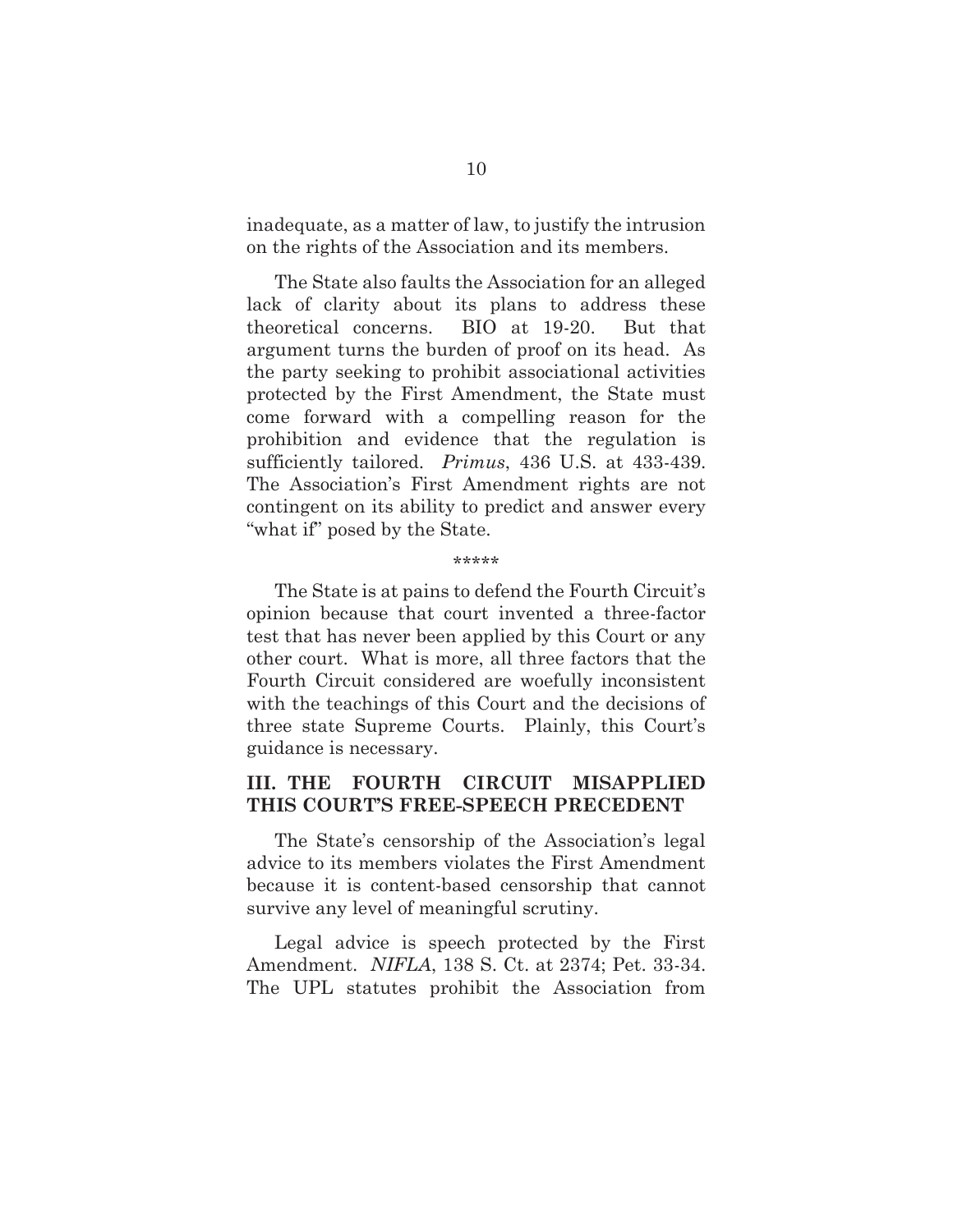offering legal advice, thereby censoring its speech. The Fourth Circuit condoned this censorship as "incidental" to a regulation of conduct: namely, the regulation of "who may practice law." App. 15a. The panel did not identify any actual conduct to which the Association's legal advice was incidental; rather, it identified the "practice [of] law" *in its entirety* as the regulated conduct. The Fourth Circuit thus exempted from strict scrutiny any censorship that is "part of a generally applicable licensing regime," App. 14a, resurrecting the professional-speech doctrine that this Court just denounced in *NIFLA*.

As *NIFLA* explained, the professional-speech doctrine "gives the States unfettered power to reduce a group's First Amendment rights by … imposing a licensing requirement," posing a substantial threat to the speech of disfavored speakers. 138 S. Ct. at 2375. Notably, the State has no response to the amicus brief submitted by Responsive Law and Scholars of Access to Justice, which convincingly demonstrates that the UPL statutes were enacted to further protectionist aims, and to prohibit speech by disfavored speakers. *See* Brief of Responsive Law and Scholars of Access to Justice in Support of Petitioner at 4-9.

The State repeats the Fourth Circuit's error, arguing that its censorship merely "concerns *who* may act as a lawyer in particular situations—a classic regulation of conduct." BIO at 24. The government cannot evade strict scrutiny by misclassifying speech as "conduct." *See Cohen v. California*, 403 U.S. 15, 18 (1971) ("The only 'conduct' which the State sought to punish is the fact of communication. Thus, we deal here with a conviction resting solely upon 'speech....'").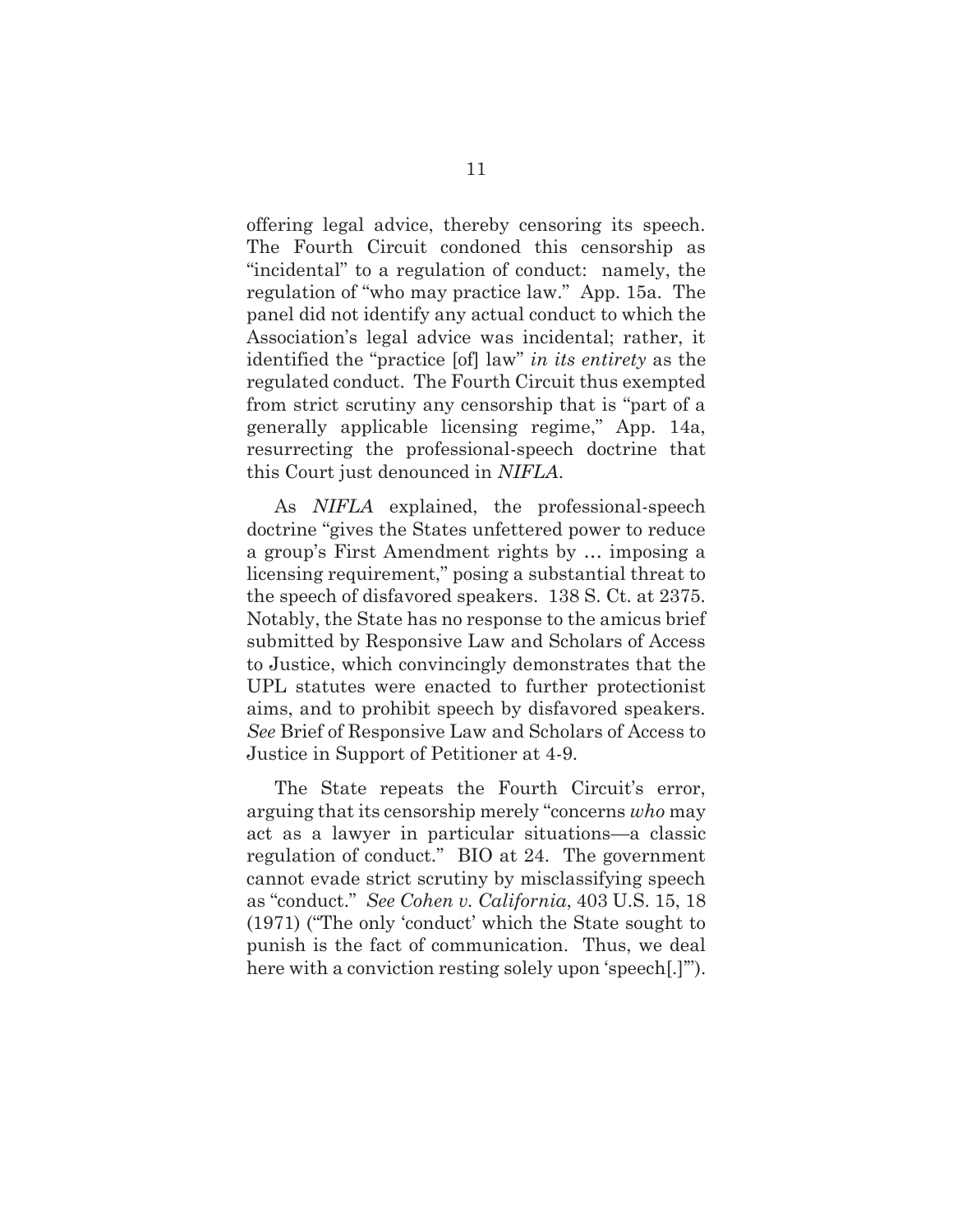Conspicuously, the State does not defend the Fourth Circuit's failure to apply meaningful scrutiny to the UPL statutes' burden on the Association's speech. The panel again relied on speculative harms that "could" occur, App. 18a, which falls short of the scrutiny required for a regulation of conduct that incidentally burdens speech, *United States v. O'Brien*, 391 U.S. 367, 377 (1968).

The State implores the Court to ignore the Fourth Circuit's holding, claiming that certiorari would be "prematur[e]" and would "interrupt useful percolation" below. BIO at 23. The Fourth Circuit has effectively revived the professional-speech doctrine by permitting the State to use a licensing regime to censor a disfavored speaker. Other courts are already applying the Fourth Circuit's misreading of *NIFLA*. *Doyle v. Hogan*, \_\_ F. Supp. 3d \_\_, 2019 WL 4573382 at \*4-5 (D. Md. 2019); *American Med. Ass'n v. Stenhjem*, \_\_ F. Supp. 3d \_\_, 2019 WL 4280584, at \*10 (D.N.D. 2019). This Court unambiguously declared that the professional-speech doctrine has no place in the First Amendment, and there is no utility in allowing this dangerous precedent to percolate in the lower courts where it continues to threaten free speech.